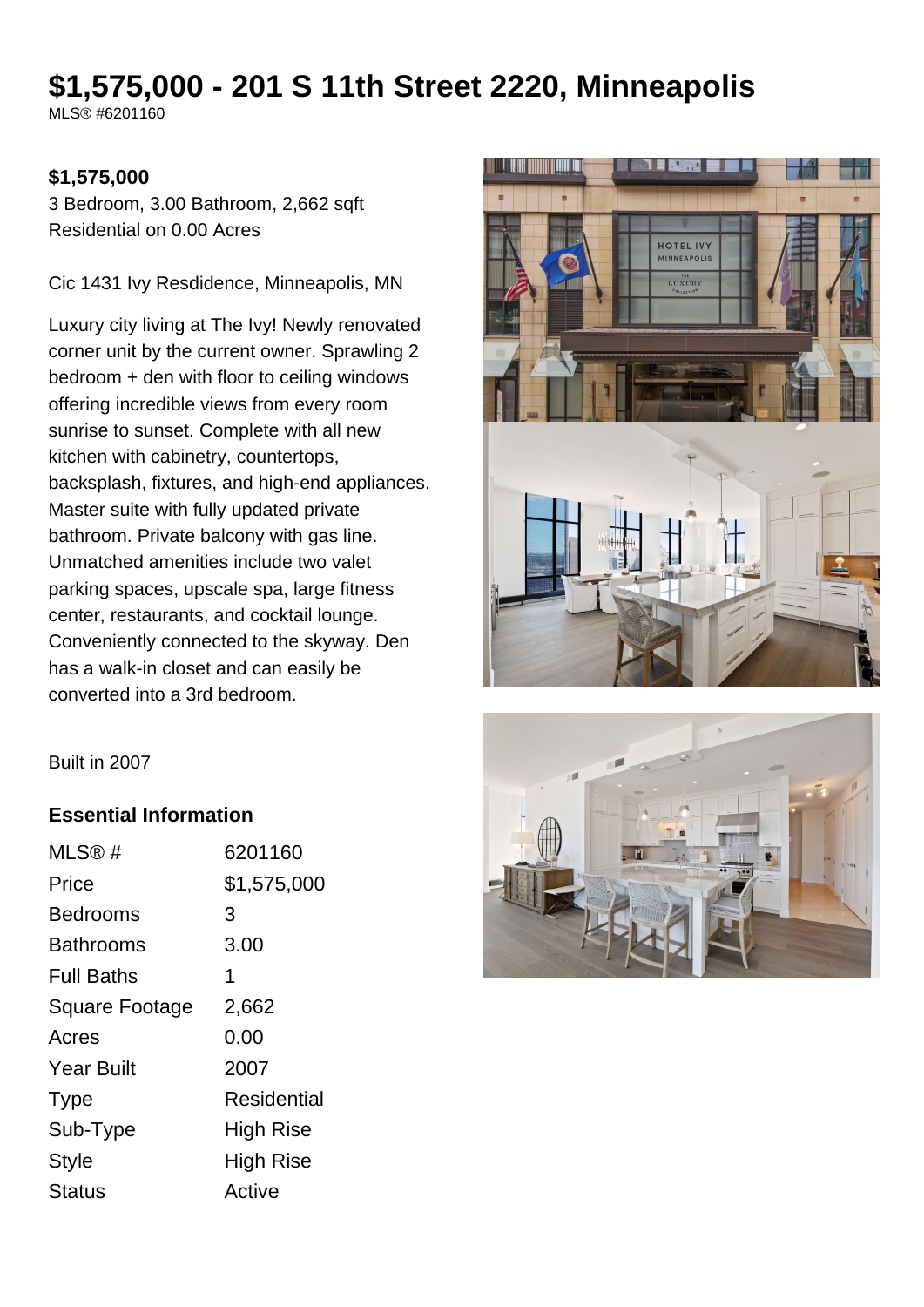### **Community Information**

| Address                       | 201 S 11th Street 2220                                                                                                     |
|-------------------------------|----------------------------------------------------------------------------------------------------------------------------|
| Area                          | <b>Downtown West</b>                                                                                                       |
| Subdivision                   | Cic 1431 Ivy Resdidence                                                                                                    |
| City                          | <b>Minneapolis</b>                                                                                                         |
| County                        | Hennepin                                                                                                                   |
| <b>State</b>                  | <b>MN</b>                                                                                                                  |
| Zip Code                      | 55403                                                                                                                      |
| <b>Amenities</b>              |                                                                                                                            |
| Amenities                     | Concrete Floors & Walls, Elevator(s), Spa/Hot Tub, Patio, Sauna,<br>Security, Other                                        |
| # of Garages                  | $\overline{2}$                                                                                                             |
| Garages                       | Attached Garage, Heated Garage, Insulated Garage, Other, Secured,<br>Tuckunder Garage, Underground, Unassigned, Units Vary |
| <b>Interior</b>               |                                                                                                                            |
| Appliances                    | Microwave, Dishwasher, Refrigerator,<br>Cooktop,<br>Washer,<br>Dryer,<br>Disposal, Exhaust Fan, Other                      |
| Heating                       | <b>Forced Air</b>                                                                                                          |
| Cooling                       | <b>Central Air</b>                                                                                                         |
| <b>Exterior</b>               |                                                                                                                            |
| Lot Description               | Public Transit (w/in 6 blks)                                                                                               |
| Construction                  | <b>Brick/Stone</b>                                                                                                         |
| <b>School Information</b>     |                                                                                                                            |
| <b>District</b>               | Minneapolis                                                                                                                |
| <b>Additional Information</b> |                                                                                                                            |
| Days on Market                | 31                                                                                                                         |
| Zoning                        | <b>Residential-Single Family</b>                                                                                           |

## **Listing Details**

Listing Office Lakes Sotheby's International

"<sup>A</sup> Broker"<br>"I Reciprocity The data relating to real estate for sale on this site comes in part from the Broker Reciprocity program of the Regional Multiple Listing Service of Minnesota, Inc. Real Estate listings held by brokerage firms other than Lakes Sotheby's International Realty are marked with the Broker Reciprocity logo or the Broker Reciprocity house icon and detailed information about them includes the names of the listing brokers. Lakes Sotheby's International Realty is not a Multiple Listing Service MLS, nor does it offer MLS access. This website is a service of Lakes Sotheby's International Realty, a broker Participant of the Regional